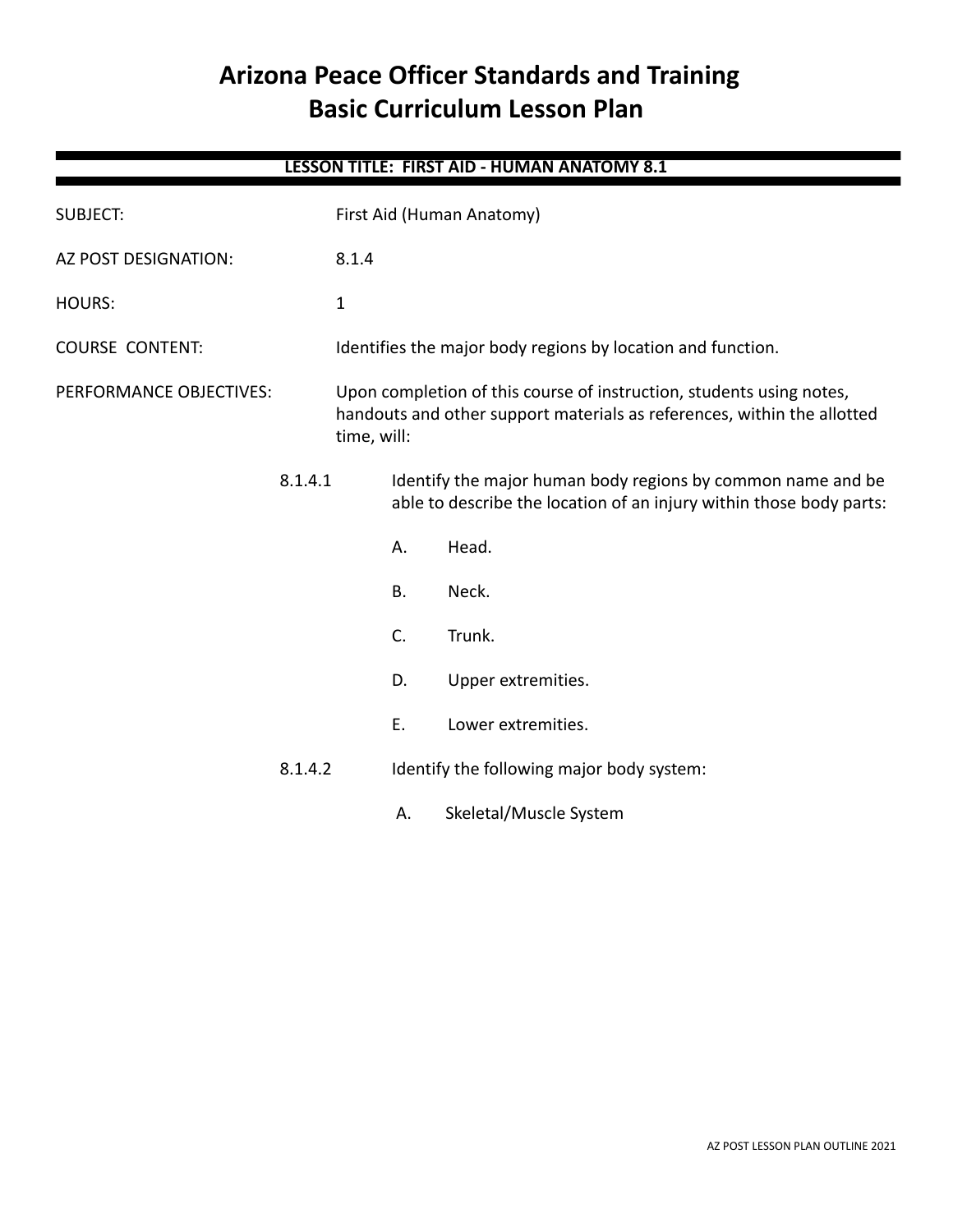| <b>LESSON TITLE: FIRST AID</b><br><b>HUMAN ANATOMY</b> |                                  | PAGE: 2             |  |  |  |  |  |  |  |
|--------------------------------------------------------|----------------------------------|---------------------|--|--|--|--|--|--|--|
|                                                        |                                  |                     |  |  |  |  |  |  |  |
| DATE FIRST PREPARED:                                   | January 1998                     |                     |  |  |  |  |  |  |  |
| PREPARED BY:                                           | Pam Peterson                     |                     |  |  |  |  |  |  |  |
| REVIEWED - REVISED:                                    | David Kleinman                   | DATF: December 1998 |  |  |  |  |  |  |  |
| <b>REVIEWED - REVISED:</b>                             | AZ POST (Word)                   | DATE: June 2003     |  |  |  |  |  |  |  |
| <b>REVIEWED – REVISED:</b>                             | <b>SME Committee</b>             | DATE: October 2003  |  |  |  |  |  |  |  |
| <b>REVIEWED - REVISED:</b>                             | Officer Tim Taylor, SME Chairman | DATE: February 2004 |  |  |  |  |  |  |  |
| REVIEWED - REVISED:                                    | AZ POST (RW)                     | DATE: January 2006  |  |  |  |  |  |  |  |
| <b>REVIEWED - REVISED:</b>                             | AZPOST (DocX)                    | DATE: March 2022    |  |  |  |  |  |  |  |
| AZ POST – APPROVAL:                                    | <b>Richard Watling</b>           | DATE: January 2006  |  |  |  |  |  |  |  |
| AZ POST – APPROVAL:                                    | Lori Wait                        | DATE: March 2022    |  |  |  |  |  |  |  |
| <b>INSTRUCTOR REFERENCES:</b>                          |                                  |                     |  |  |  |  |  |  |  |
| <b>CLASS LEVEL:</b>                                    | Student                          |                     |  |  |  |  |  |  |  |
| <b>TRAINING AIDS:</b>                                  |                                  |                     |  |  |  |  |  |  |  |

INSTRUCTIONAL STRATEGY: Interactive lecture and class discussion.

SUCCESS CRITERIA: 70% or higher on a written, multiple-choice examination.

COMPUTER FILE NAME: Human Anatomy

DATE RELEASED TO THE SHARE FILE: May 27, 2022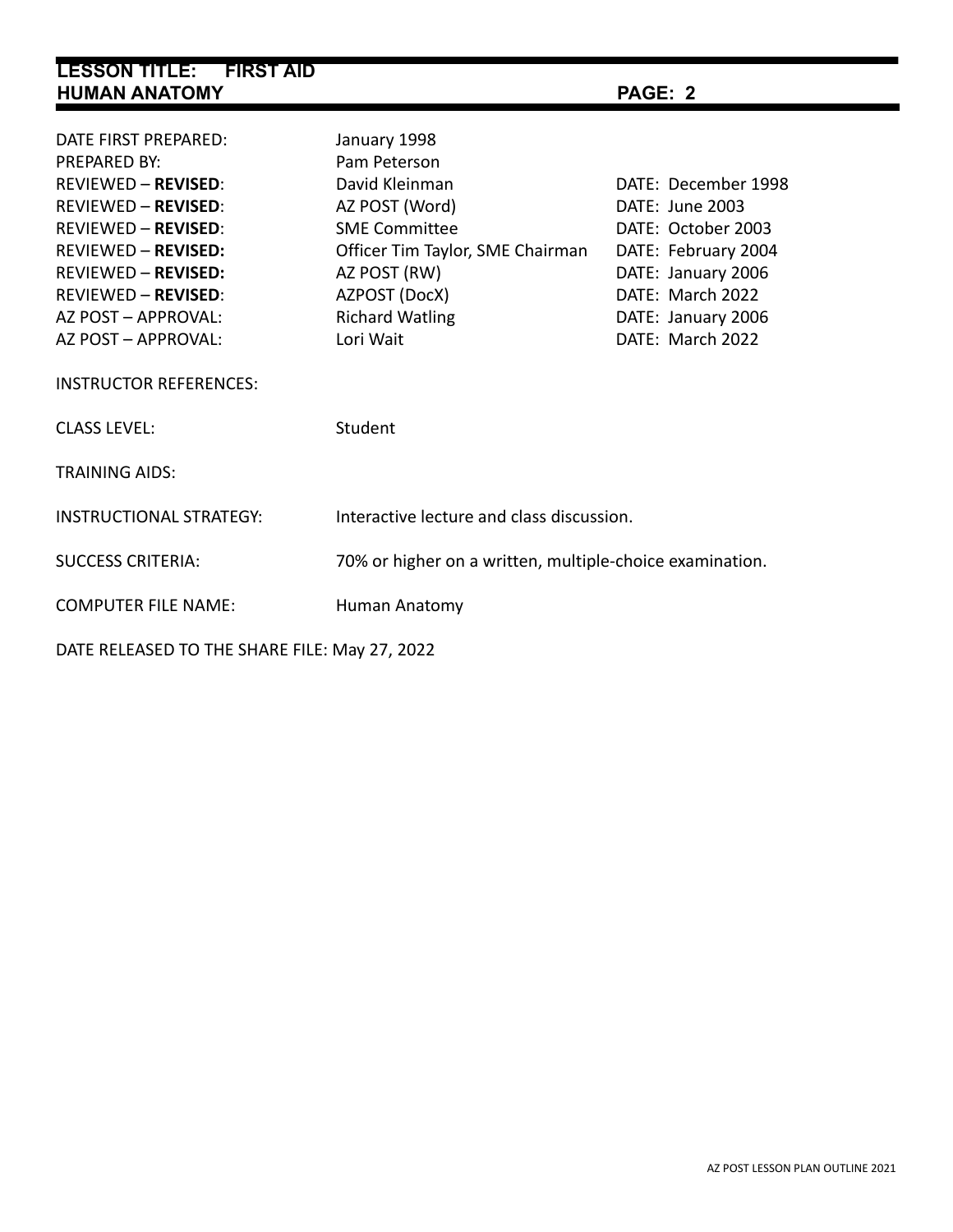## **LESSON TITLE: FIRST AID HUMAN ANATOMY PAGE: 3**

### **I. INTRODUCTION**

- A. Instructor (self) introduction.
- B. Preview of performance objectives.

### **II. HUMAN BODY REGIONS**

- A. Identify the major human body regions by common name.
- B. Be able to describe the location of any injury within those regions. (Locate each region on a mannequin or other visual aid.)
- 1. The head contains the skull and face. 2. Houses the brain. 3. Protects cerebrum, cerebellum and brainstem. 4. Maxilla and mandible. D. Neck. **P. O. 8.1.4.1B** 1. Part of the spine (cervical). 2. Carotid arteries. 3. Check for stoma.

C. Head. **P. O. 8.1.4.1A**

4. Cervical spine injuries.

- 1. Three (3) main regions:
	- a. Chest.
		- i. Twelve (12) pairs of ribs that connect to the spine.
		- ii. The sternum is bone that ribs connect to in front.
	- b. Abdomen.
	- c. Pelvis.

E. Trunk. **P. O. 8.1.4.1C**